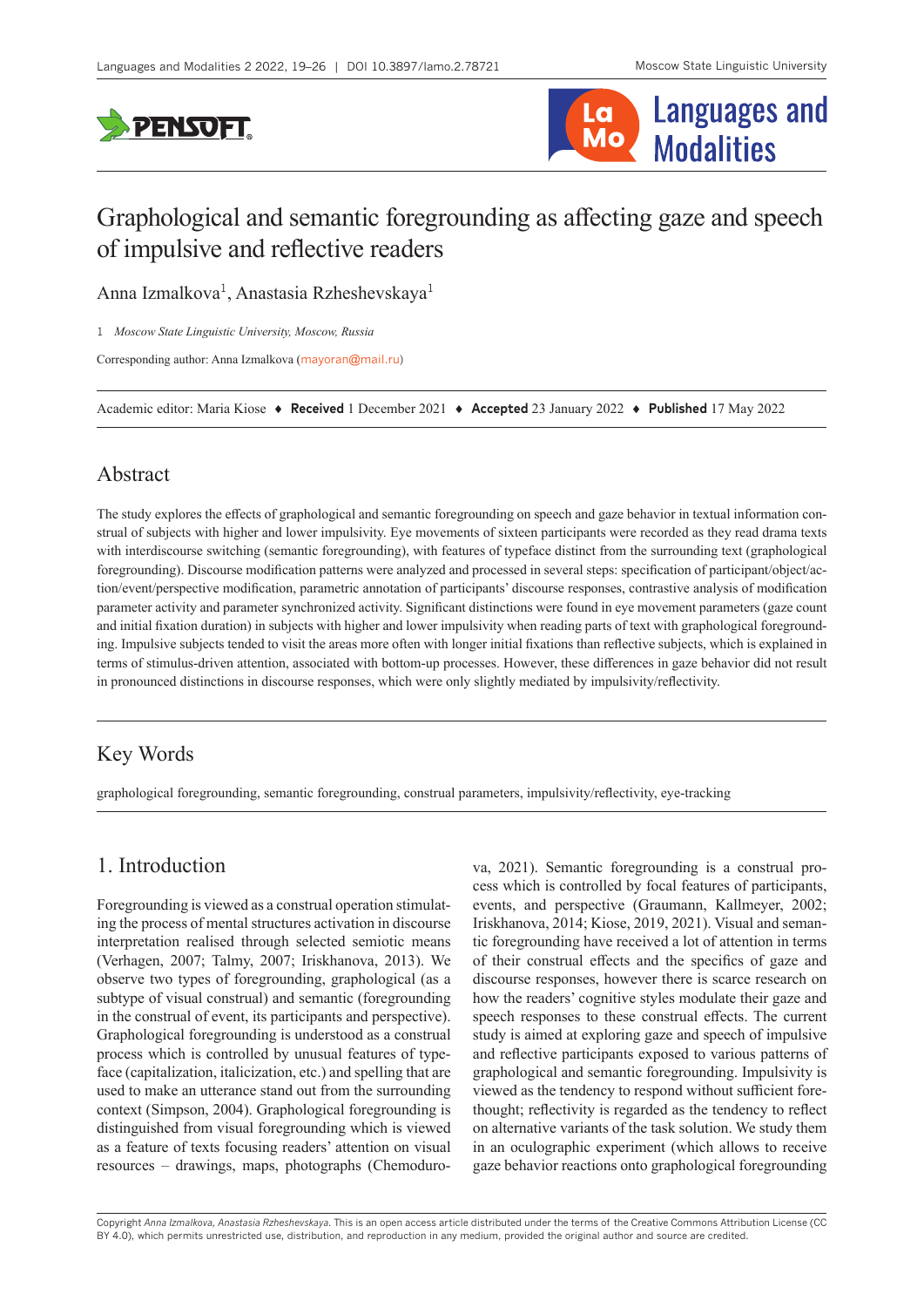elements) followed by participants' responses (which allows to reveal the modifications of the semantic foregrounding elements in the stimulus text).

## 2. Foregrounding in cognitive psychology and cognitive linguistics

The study exploits two approaches to foregrounding developed in cognitive psychology and cognitive linguistics. The cognitive psychological approach helps identify the nature and types of attentional shifts resultant in gaze behavior contingent with graphological foregrounding. At the same time, the cognitive linguistics approach helps assess the linguistic construal of textual events, their participants and perspective in terms of semantic foregrounding.

In cognitive psychology there seems to be a consensus that eye movements in reading are modulated by both endogenous and exogenous attentional shifts (Godijn, Theeuwes, 2002; Klein, Liversedge, 2020). In line with essential distinction of top-down and bottom-up mechanisms, endogenous attentional shifts are goal-directed, voluntary and consistent with goals and expectations of the observer (top-down control) and exogenous attentional shifts are associated with stimulus properties, drawing attention automatically towards a stimulus (bottom-up, saliency-driven capture) (Solso et al., 2013; Casteau, Smith, 2020). Two sources of top-down mechanisms, voluntarily driving attention to the stimuli, are distinguished: prior experience (former knowledge, activated by the task); goals and strategies actively applied by the observer to perform the task successfully (Falikman, 2014). Bottom-up mechanisms take control in presence of salient stimuli, such as sudden appearance of visual distractors, although this effect can be moderated by top-down processes (Kim, Cave, 1999). It is widely acknowledged that the interplay of top-down and bottom-up mechanisms determines what parts of the visual scene are selected.

In contemporary models of eye-movement control in reading it is assumed that eye movements are pre-programmed by top-down mechanisms, however the features of text induce bottom-up processing (Nyström, Holmqvist, 2008). However, the existing models of eye movement control in reading do not take into account the factor of the readers' cognitive styles. Provided that there is evidence of impaired exogenous selective attention in ADHD, the essential symptom of which is impulsivity (Mueller et al., 2017), we assumed that mild impulsive traits would nevertheless mediate endogenous and exogenous attentional shifts in reading. In the current study, we will explore the distribution of endogenous and exogenous attentional shifts which are stimulated by graphological foregrounding.

In cognitive linguistics, there has been a large number of studies on semantic foregrounding (focusing). In line with the distinction of more and less focal elements in different language levels, there are approaches studying foregrounding in participant / object, event and perspective

construal. In terms of participant and object foregrounding, their multiple features are explored, among them participant actionality, singularity, animateness, personification (Dancygier, Sweetser, 2015; Wårwik, 2004). In terms of event foregrounding, the studies exploit the features of salient (conventional) and novel events, actional events, bounded events (Taylor, 1995; Langacker, 2000; Giora, 2003). The studies in perspective construal were encouraged by the theories of frame semantics and discourse construal in communication (Emmot, 1997; Graumann, Kallmeyer, 2002). Semantic foregrounding controls the reader's ability to understand multiple perspectives present in a communicative act, to construe textual worlds incorporating time and space characteristic and the features of participants and events. The framework of a literary text forms the conceptual frame of a certain mental store.

To create multiple options for graphological and semantic foregrounding and, consequently, to test their significance for impulsive and reflective readers, we have to select the stimuli which demonstrate natural (not artificially created) possibilities for both graphological and semantic foregrounding. To comply with the task, we addressed the drama texts which manifest the patterns of the author's and characters' interdiscourse which is graphically marked with fonts, brackets, bold type, italics. At the same time, drama texts manifest regular interdiscourse switchings which serve as borderlines between various events (microevents) and therefore help observe the shifts in participants and perspective construal and foregrounding. Presumably, in their construal, the experiment participants will demonstrate the construal shifts (Myers-Scotton, 1993) concurrent with these microevents of author's and character's interdiscourse. Foregrounding features in drama discourse construal in terms of participants', event and perspective construal were explored in multiple studies (for instance, in Piazza, 1999; Rzheshevskaya, 2014; Petrova, 2017; Loginova, 2017) which outline such foregrounding features as specifying time and space location, subjectivation, objectivation and intersubjectivation. Provided that the Impulsives might display evidence of impaired exogenous attention in ASD (Renner et al., 2006), which will be revealed in their gaze behavior, we assumed that it would result in their different modifications of the stimulus information and that we could detect these modifications by means of contrastive analysis.

#### 3. Methods and procedure

To explore the effects of graphological and semantic foregrounding, onto impulsive and reflective readers in terms of their gaze and discourse responses, we assess 1) the eye movement patterns of impulsive and reflective subjects in the Areas of Interest (AoIs) which are the areas of interdiscourse switching (from the characters' to the author's interdiscourse); 2) the patterns of discourse modification in the participants' discourse responses following the oculographic experiment. The oculographic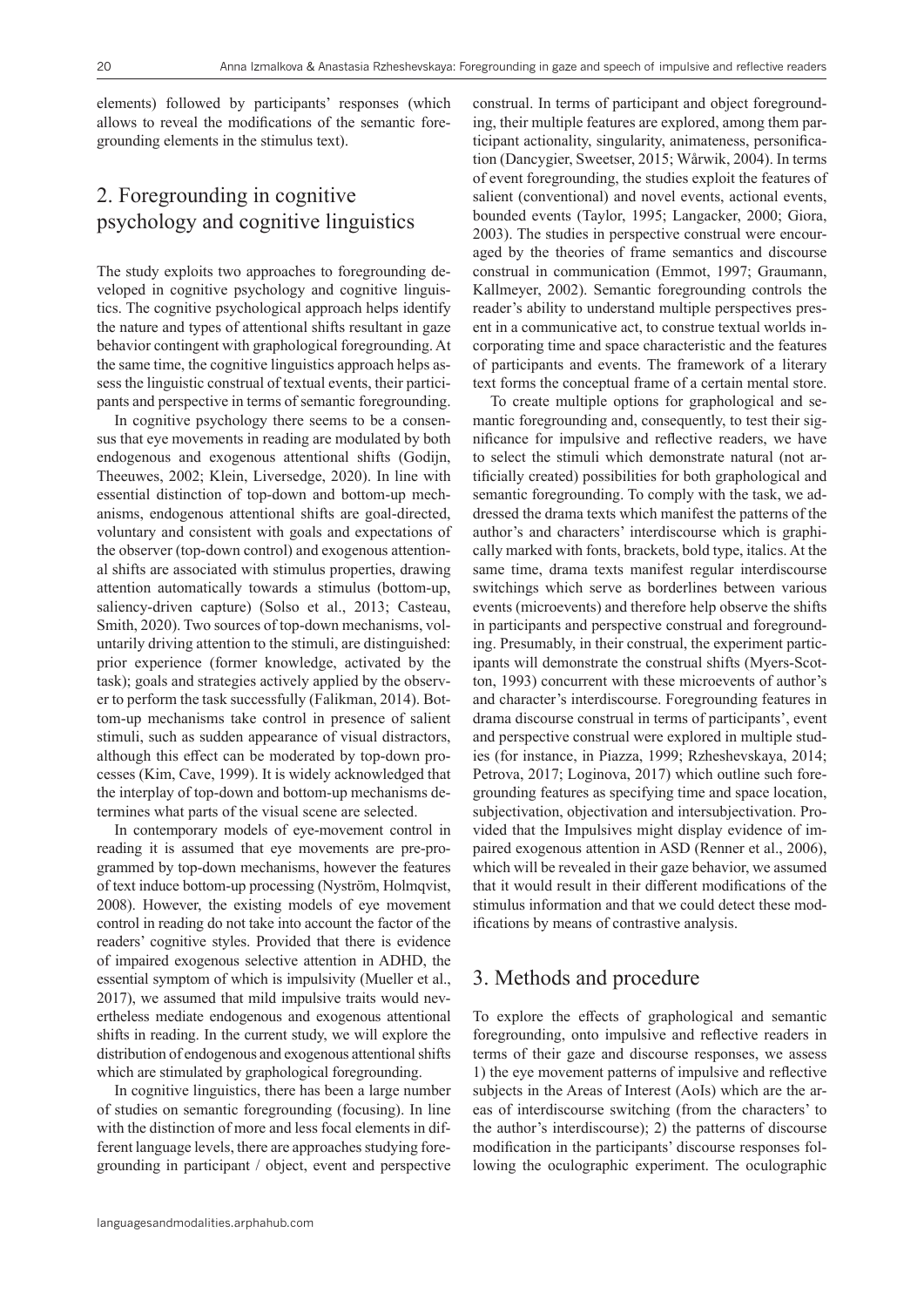experiment was preceded by a psychological Familiar Figures Test (MFFT) (Kagan et al., 1966) aimed at identifying "reflectivity-impulsivity" cognitive style, also referred to as conceptual tempo (Zhang, Sternberg, 2012).

Visual stimuli consisted of four pdf texts in original text formatting (spaces, bold type, intervals, font), these were the one-page extracts from modern Russian drama plays "Music Classes" by L.S. Petrushevskaya, "Biography" by L.N. Razumovskaya, "Reminiscence" by A.N. Arbuzov, and "Dweller" by A.V. Vampilov. The experiment was organized as a single procedure, the stimuli were incorporated into one sequence, with each stimulus appearing for 60 seconds followed by 30 seconds inter-stimuli periods with blank page pdf-stimulus appearing on the screen. The images were presented on a 21-inch monitor. All images were not photocopies but newly typed texts. There were 24 AoIs for the author's interdiscourse in four stimuli. All AoIs were visually salient, either given in bold type, in italics or in brackets.

Twenty-five students (14 female, mean age  $= 23.2$ , age range  $= 19-28$ ) participated in the experiment. Participants signed the declaration of consent and were then questioned if they were acquainted with the drama plays which we adopted as stimuli. Six participants admitted they were acquainted with the plays; however three of them added they were unable to recount the narration. Since the experiment conditions required total unanimity, we did not consider the data received from these six participants. The results of two participants had to be further excluded as they failed to complete the oculographic part of the experiment and the results of one participant had to be excluded since he failed to produce relevant responses. The data from sixteen participants were processed. Since the stimuli involved twenty-four AoIs in four visual stimuli, we recorded 408 trials which were subjected to further parametric and statistical analysis.

In the following subsections we will present the procedure and results of the oculographic experiment preceded by the psychological Familiar Figures Test (MFFT) (3.1) and the procedure and results of discourse responses assessment  $(3.2)$ .

### 3.1. Graphological foregrounding and its effect onto gaze behavior

#### **Experiment design**

SMI Red-x eye tracker was used for eye movement data collection (binocular system, sample rate  $= 60$  Hz, accuracy =  $0.4^{\circ}$ , head movement  $40 \times 20$  cm, operating dis $tance = 60-80$  cm). We set the minimum fixation duration at 100 msec, in accordance with previous research (Sharmin, Špakov, Räihä, 2012).

Eye movement events data were collected for parts of the text, marked as Areas of Interest (AOIs) in BeGaze 3.0 software. We regarded AOIs with graphological foregrounding, following P. Simpson's notes on graphological

foregrounding (Simpson, 2004), with accentuated features of typeface (bold, italics, caps). Measures included AOI glances count and AOI initial fixation duration.

Before the eye tracking experiment, the participants were subjected to psychological Familiar Figures Test (MFFT) (Kagan et al., 1966). The test is aimed at measuring "reflectivity-impulsivity" cognitive style, also referred to as conceptual tempo (Zhang, Sternberg, 2012). The two test measures are 1) latency (time taken to respond) and 2) accuracy (number of errors). Based on the latency and accuracy score related to the median of the sample, a subject's result is attributed to either "reflective" (long latency, high accuracy) or "impulsive" group (short latency, low accuracy). The construct "impulsivity-reflectivity", along with other cognitive styles, is used in the field of learning ability (Ehrman, Leaver, 2003). In visual perception studies eye movement patterns of impulsive and reflective subjects have been distinguished: reflective subjects tend to demonstrate linear patterns of visual search (distinct search pattern, few changes of saccade direction), while impulsive subjects showed non-linear patterns (indistinct search pattern, frequent changes of saccade direction) (Blinnikova, Izmalkova, 2017).

SMI BeGaze 3.0 software was used for raw data processing, and IBM SPSS Statistics 20 was used for data analysis.

#### **Results**

We used K-means cluster analysis to define two groups with more "impulsive" and more "reflective" cognitive style, based on two MFFT measures — latency (time taken to respond) and accuracy (number of errors). In line with studies on impulsivity/reflectivity (Kholodnaya et al., 2013) a 4-cluster solution was applied to determine whether all possible variants would be manifested in the sample: long latency/high accuracy, short latency/low accuracy, long latency/low accuracy, short latency/high accuracy. However, only the first two groups were present, which resulted in dividing the sample into two clusters: 9 "impulsive" subjects (fast and erratic answers) and 7 "reflective" subjects (slow and correct answers). The 2-cluster solution is given in details below (see Table 1).

**Table 1.** 2-cluster solution of MMFT results.

| Data         | Latency (s) | <b>Accuracy</b> ( <i>n</i> mistakes) |
|--------------|-------------|--------------------------------------|
| "Impulsive"  | 370.33      | 10.67                                |
| "Reflective" | 756.7       | 4.9                                  |

Significant distinctions were found in eye movement characteristics of Impulsives and Reflectives when graphological foregrounding was concerned. We marked AOIs with graphological foregrounding, based on features of typeface (bold, italics, caps), following P. Simpson's notes on graphological foregrounding (Simpson, 2004). The AOIs for this purpose were selected based on salient features of typeface.

Impulsive subjects tended to visit the highlighted text fragments more often than reflective subjects, as confirmed by Mann–Whitney U test for Glances count  $(z = -3.95,$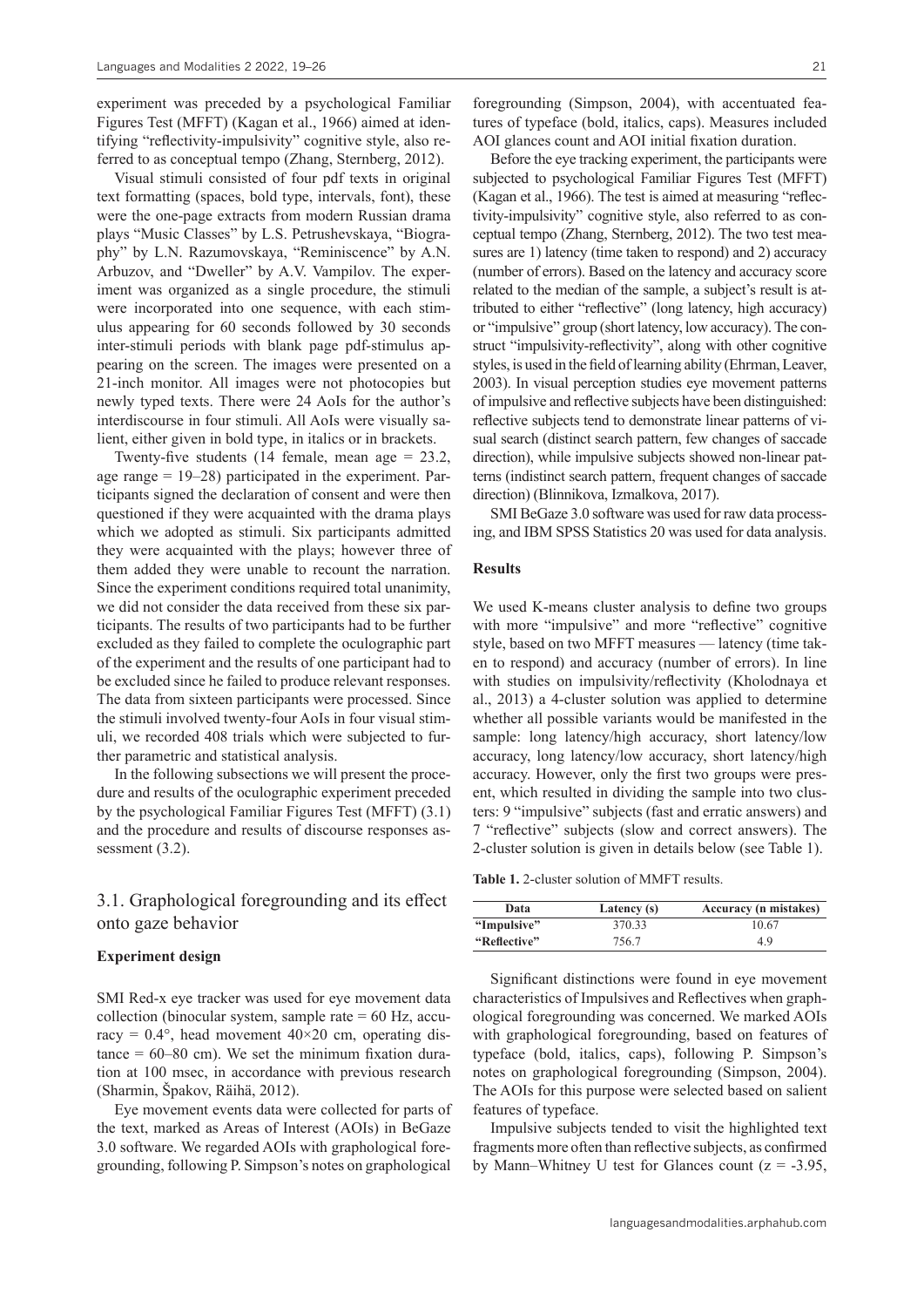$p \leq 0.01$ ). Impulsive subjects showed significantly more AOI glances count (Mdn =  $1.00$ ), as compared to AOI glances count of reflective subjects (Mdn =  $0.00$ ). Impulsive subjects also tended to make longer initial fixations on AOIs (Mdn = 165 ms), than reflective subjects (Mdn = 128 ms), as confirmed by Mann–Whitney U test for AOI first fixation duration on AOIs ( $z = -2.82$ ,  $p < 0.01$ ).

This effect was also found in case graphological foregrounding, set with typeface, was accompanied with spatial features of the AOI, if AOIs were situated on a separate line. Impulsive subjects tended to make longer initial fixation duration on the AOIs (Mdn  $= 178$  ms), and visit the AOIs more often (Mdn =  $1.00$ ), as compared with reflective subjects (Mdn  $= 139$  ms for fixation duration and  $Mdn = 0.00$  for AOI glances count), as confirmed by Mann–Whitney U test for AOI first fixation duration  $(z =$ -2.38, p < 0.05) and Mann–Whitney U test for AOI glances count ( $z = -3.6$ ,  $p < 0.01$ ).

#### 3.2. Semantic foregrounding and its effect on discourse responses

#### **Experiment design**

The experiment testing modifications in discourse construal within the two participants' groups, the Impulsives and the Reflectives, was preceded by the elaboration of the system assessing their modifications (of the stimuli) in speech. Since we considered three basic groups of semantic foregrounding parameters, the construal of participants (also objects and actions), event and perspective, the developed parameter system specified these three groups (Wårwik, 2004; Iriskhanova, 2014; Kiose, 2021). We then applied it to contrast the semantic patterns of foregrounding participants, events and perspective in stimuli texts and the participants' discourse responses to detect the construal differences.

The study involved the following steps.

- 1. Specification of participant / object / action, event and perspective modifications (and parameter coding).
- 2. Annotating the participants' discourse responses (16 participants' responses were annotated, approx. 32 min.).
- 3. Contrastive analysis of modification parameter activity and parameter synchronized activity in the discourse responses of the Impulsives and the Reflectives.

The modification parameter system of participant / object / action construal included 9 parameters for participants, for instance, giving full participant's name (101), participant's name (102), modified participant's name (103), 3 parameters for objects, exact object naming (201), modified object naming (202), lack of object mentioning (203), and 4 parameters for action, exact action mentioning (301), generalized action mentioning (302), lack of action mentioning (303), additional characteristics of action (304). The modification system for

event construal included 5 subgroups assessing event mentioning on the whole (401–405), event characteristics mentioning (501–506), event reporting by author and participants (601–604), time construal (701–702), space construal (801–802). The system for perspective construal included subjectivation (901), objectivation (902), and intersubjectivation (903).

The total number of modification parameters applied for discourse modification assessment in the participants' responses was 38.

Since there were 24 Areas of Interest corresponding to the zones of author's interdiscourse, there were 24 zones of author's and characters' interdiscourse or the units of analysis which manifested the change of participants and objects, change of time and location, change of type of relations among participants (Labov, Waletsky, 1967; Labov, 2013). Below, we will show the example of annotating the discourse modifications in 6 participants' responses.

#### Stimulus:

Софья Васильевна. Но ведь в шляпе. В шляпе – заметьте! Отец семейства сорока пяти лет! Sofja Vasiljevna. But in a hat. In a hat – notice! Father of the family of forty-five years old!

#### Experiment participant:

Другие сочли это смешным нелепым в том смысле, что человеку-то уже сорок…за сорок и это очень странно с его стороны;

Others found it funny ridiculous in a sense that a person is forty…over forty and it's very odd for him.

We may notice the use of the following modifications: 1) generalization in participant's construal (104): *a person, others*; 2) generalization in characteristics (503): a person is *forty…over forty*; *it's very odd for him*. 3) objectivation (802): *others* found it <…>, *a person* is <…>, it's very odd *for him*.

Experiment participant:

Потом добавляют, что снова, да и заметьте в шляпе отец семейства сорока пяти лет;

Then they add that again and yes notice in a hat head of the family of forty-five years old.

The fragment displays the following modifications: 1) exact characteristics (501): *in a hat*; 2) objectivation (902): *they add*; 3) reporting the event in the present (601); 4) indirect event reporting (603): *yes notice in a hat head of the family of forty-five years old.*

Experiment participant:

Главу семейства там, ему около сорока пяти лет; Head of the family well… he is around forty-five.

Here the modifications are: 1) modification of characteristics (502): *head of the family*; *around forty-five*; 2) objectivation (902); 3) reporting the event in the present  $(601)$ .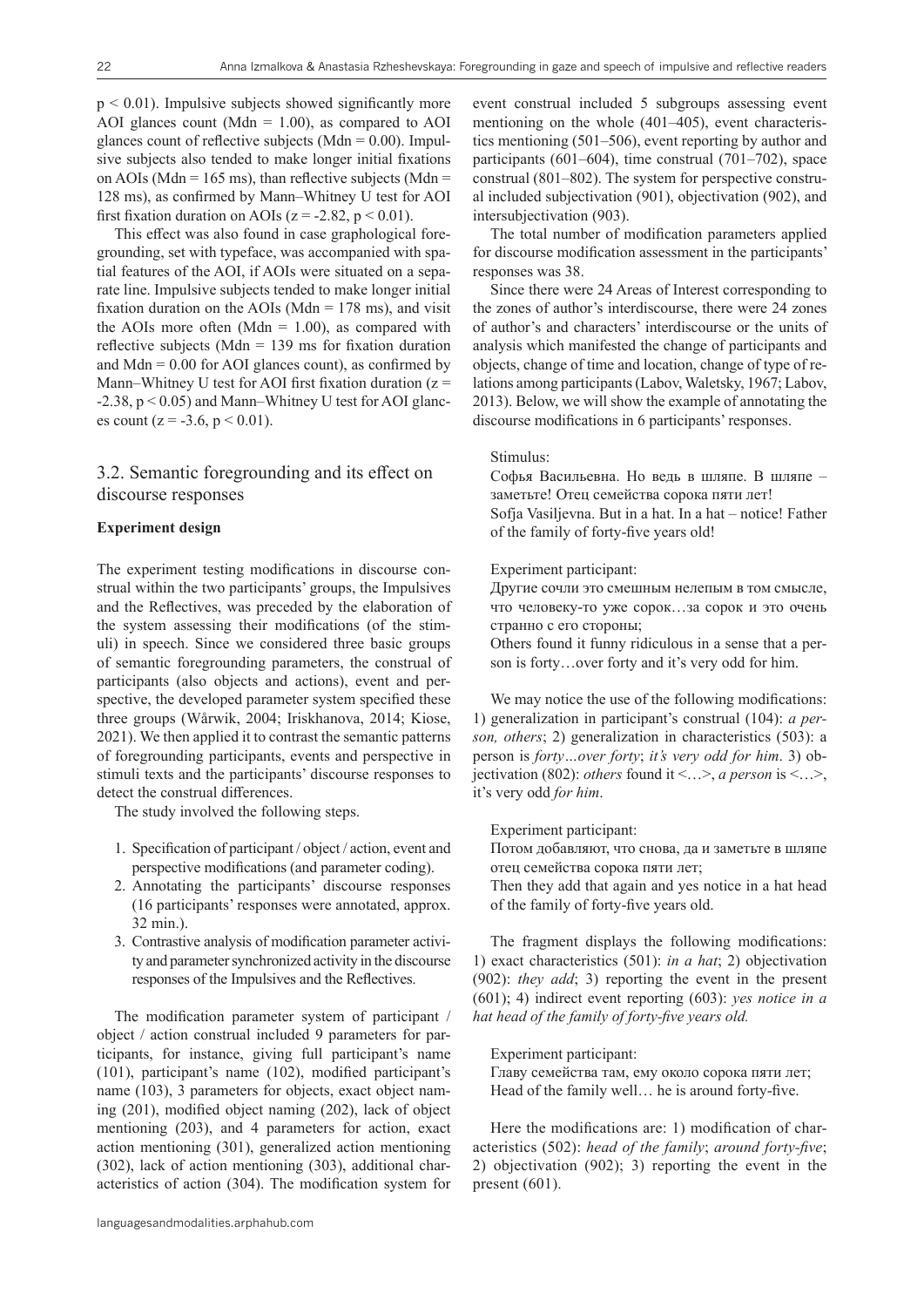Experiment participant: Рассказывает за столом об отце семейства.

At the table talks about father of the family.

The modifications include: 1) exact characteristics (501): *father of the family*; 2) space location (801): *at the table*; 3) objectivation (902); 4) reporting the event in the present (601).

Experiment participant:

Мужчину сорока пяти лет крайне странного эксцентричного поведения.

A man of forty-five of extremely odd eccentric behaviour.

We may notice here: 1) generalization in participant's construal (104): *a man*; 2) exact characteristics (501): *forty-five*; 3) generalized characteristics (503): *extremely eccentric behaviour*; 4) objectivation (902).

Experiment participant:

Ему сорок пять лет и для его возраста вообще довольно странное поведение;

He is forty-five and for his age in general this is rather odd behaviour.

The modifications include: 1) exact characteristics (501): *forty-five*; 2) generalised characteristics (502): *for his age in general this is rather odd behaviour*; 4) objectivation (902): *for his age* <…>; 5) reporting the event in the present (601).

The given examples of stimulus modifications manifest common features for the participants, for instance mentioning exact characteristics (*father of the family*, *forty-five years old*, *in a hat*), generalized information about event (*others found it funny ridiculous*, *it's very odd for him, a man of extremely odd eccentric behavior*), and objectivation (*he is forty-five and for his age* <…>, *talks about father of the family, then they add*). The differences appear in the use of generalization in participant's construal (*a person, a man*), modification of the characteristics (*head of the family*), not exact characteristics (*over forty*, *around forty-five*). Contrastive analysis was then held applying R-Pearson to test the contingency

**Impulsives** 

101

20

 $901\frac{9029030}{25}$ 

801

702

701

604

603

602

601

506

505

504

between the relative modification values in two groups. The modifying parameters variance was then tested with One-Sample T-Test.

#### **Results**

R-Pearson of relative modification values of the Impulsives' and the Reflectives' responses is very high  $(r(36) =$ 0.96,  $p \le 0.05$ ), which suffices to claim that in general the modifications are similar.

The analysis of parametric activity has detected that the most active parameters for the impulsive respondents are mentioning of subject's full name, use of lexeme with wider semantics, stating subject's role in the play, generalized information about action, subjectivation and objectivation whereas for the reflective respondents the most prominent parameters turned out to be full name of subject, not full name of subject, modified subject's name, use of lexeme with wider semantics, stating subject's role in the play, exact action mentioning, generalized information about action. The two groups of respondents – impulsive and reflective – displayed similarity in such parametric activity as lack of subject's mentioning in the narration, lack of action mentioning, present tense narration. The discourse profiles of relative mean values of modifications of the Impulsives and Reflectives are given in Figure 1.

One Sample T-test has revealed the modifications displaying similarity in both groups (with  $p < 0.5$ ). Thus, the almost identical data between the two groups of the respondents are found in the following modifications: giving full participant's name (101) with  $t(36, 1) = 12.9$  at p  $= 0.049$ , not mentioning the participant (109) with t (36,  $1) = 864.44$  at  $p < 0.001$ ; generalized information of action (302) with t (36, 1) = 25.41 at  $p = 0.025$ , not mentioning the action (303) with t (36, 1) = 48.11 at  $p = 0.013$ . Several common modifications typical of the Impulsives and Reflectives can be demonstrated in the following example:

Stimulus:

Софья Васильевна. Я обомлела, когда вошла. *Все смеются ещё сильнее.*

Sofia Vasilievna. I was dumbfounded when I entered. *Everybody is laughing more gaily*.



 $\begin{array}{r} 102 \\ 103 \\ 104 \\ 105 \end{array}$ 

106

108

109

201

202

203

301

 $302$ 

 $303$ 

 $304$ 

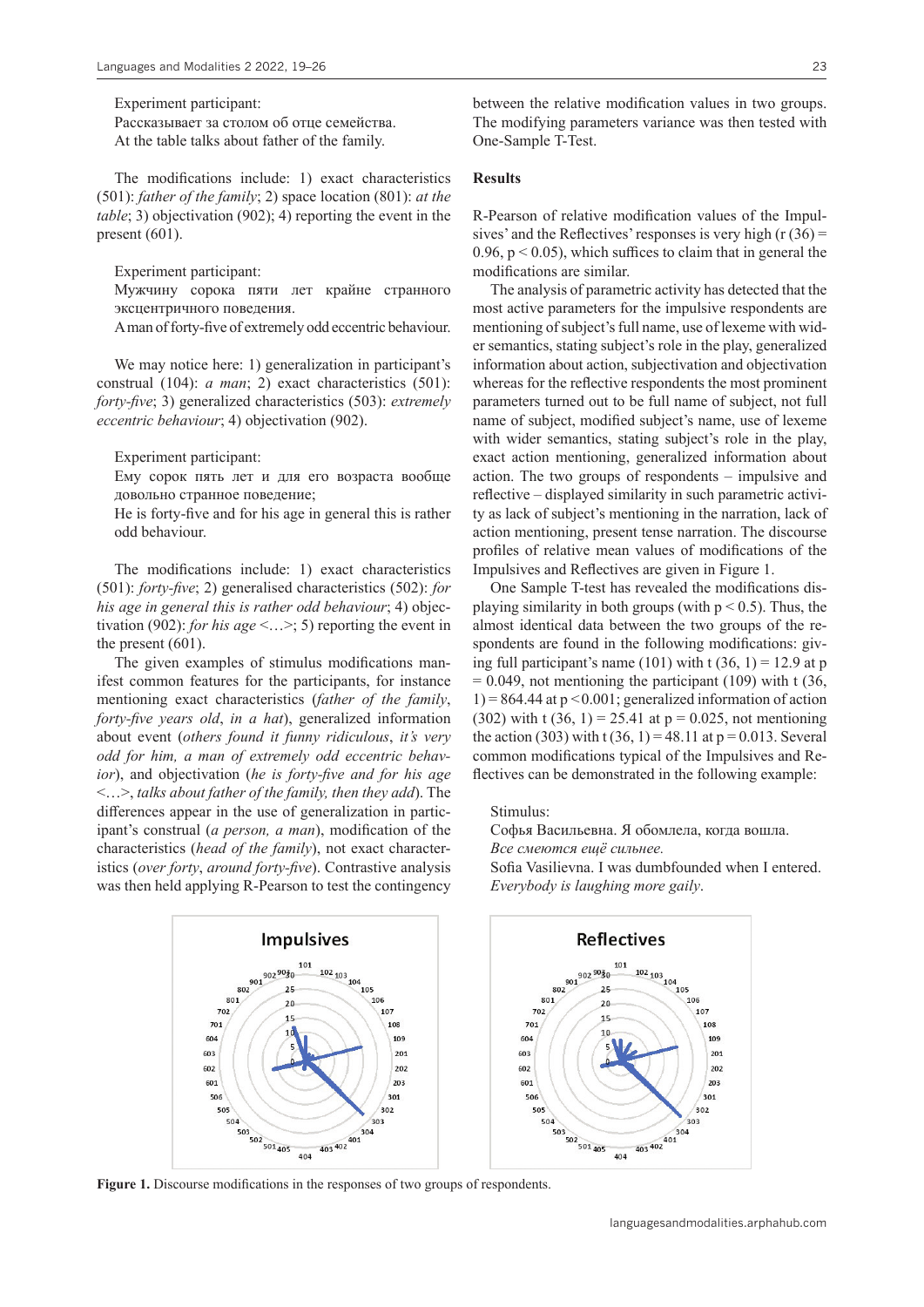Experiment participant (impulsive): Все смеются. Вызывает у них смех. Everybody is laughing. Causes their laughter.

Experiment participant (reflective):

Все смеются над этой ситуацией. Они обсуждают его странное поведение.

Everybody is laughing at this situation. They are discussing his strange behavior.

Both discourse fragments are similar in manifesting generalized information of action (302), since they both omit its repeated or rather continuous state in *еще сильнее*.

The following example displays the responses both giving full participant's name (101) and generalized information of action (302):

Stimulus:

МАТЬ. (задумчиво). Да, пожалела… Его я пожалела. Правда, потом я всю жизнь проклинала себя за тогдашнюю свою жалость.

Пауза.

MOTHER. (thoughtfully). Yes, felt pity…felt pity for him. But afterwards I blamed myself for that pity the rest of my life.

Experiment participant (impulsive):

Мать заканчивает этот диалог говорит, что да раскаивается.

Mother finishes the dialogue, says yes she feels pity.

Experiment participant (reflective): Мать говорит, что пожалела, да. Mother says she felt pity, yes.

The variance the participants displayed was not statistically verified, however we may demonstrate some modifications which are more typical of either group. For instance, the differences are observed in the use of generalization in the participant's construal (104), character specification (107), and generalized characteristics (503), which are both present more frequently in the Reflectives' speech. These modifications display opposite construal processes, generalization and specification; however, they are manifested towards different event components. We may notice that the Reflectives give more specific characteristics about the participants and events; at the same time they also cope with making conclusions and providing generalizations. As for the Impulsives, they demonstrate more frequent use of lack of event mentioning (405), event construal in the present (601), and objectivation (902). These results suffice to claim that when the Impulsives construe the event they more often do not relate the contingent events following the main event line, make the event more dynamic by recounting it in the present, seldom presenting their personal opinion on the event as a whole.

The following example demonstrates this difference.

Stimulus:

Женский голос. Открой, детка, открой. Это я. Витя открывает дверь, долго смотрит, затем впускает соседку Анну Степановну. Анна Степановна (Обращается к Гране.) Девочка-

то спит? Woman's voice. Open, baby, open. It's me. Nina opens the door, looks steadily for some time, then lets the neighbour Anna Stepanovna in. Anna Stepanovna (addresses Granya). Is the girl sleeping?

Experiment participant (impulsive): К ним прибегает Анна Степановна. To them runs to my mind Anna Stepanova.

Experiment participant (impulsive):

Ей открывают. Она Анна Степановна.

The door is opened for her. She is Anna Stepanovna seems to me.

Experiment participant (reflective):

К ним стучится их соседка Анна Степановна э ээ её впускает Нина, э Степановна интересуется, как дела у их ребенка, как я понял.

Their neighbour is knocking the door er er Nina lets her in er Stepanovna asks how is their baby as far as I have understood.

Experiment participant (reflective):

Cоседка, работающая сторожем, пришла в семью Гавриловых, и э стала соответственно обсуждать ребёнка Гавриловых.

The neighbor working as a doorkeeper came to the family of the Gavrolovs, and er started consequently to discuss Gavrilovs' child.

Experiment participant (reflective):

Здесь происходит встреча. Соседка приходит в гости к Гавриловым, это семья…э… и они, помоему, разговаривают о детях.

Here there happens a meeting. The neighbour comes to meet the Gavrilovs, it is a family…er… and they it sems to me are talking about children.

The responses of the Impulsives display higher objectivation (902) since they do not involve any indicators of their personal opinion (in the responses of the Reflectives we see the subjectivation *как я понял, по-моему*). We may also notice that the responses of the Reflectives involve more microevents (*это семья, работающая сторожем*).

## 4. Discussion

The gaze behavior's results, and the results received from the participants' responses suffice to formulate some ideas on the effects of graphological and semantic foregrounding onto the Impulsives and the Reflectives.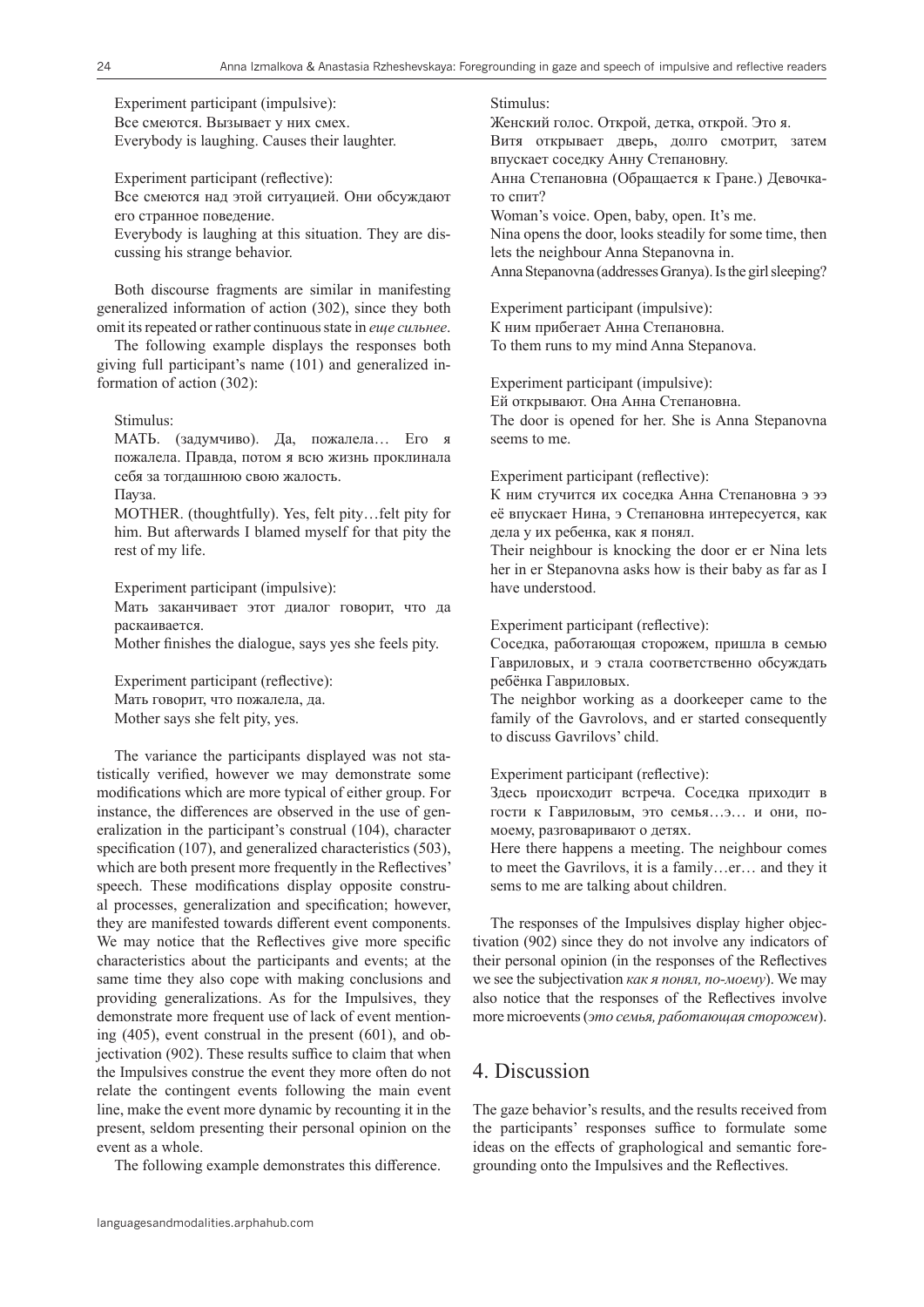In terms of the effects of graphological foregrounding onto the gaze behavior of the Impulsives and the Reflectives, we may claim that our results support the assumption that higher impulsivity leads to higher inclination for exogenous attentional shifts, which is consistent with previous findings of increased distraction in attention deficit (Foster et al., 2014). Significant distinctions in eye movement characteristics of impulsive and reflective subjects in AOI initial fixation duration and AOI glances count can be attributed to the fact that graphological foregrounding induces stimulus-driven attention, associated with bottom-up processes.

Higher AOI glances count in reflective subjects seemed unobvious, especially in light of the data, that text skimming (which would be a more natural strategy for impulsive subjects) is associated with AOI skipping (Strukelj, Niehorster, 2018). However, it turned out that salient information attracts attention of the impulsive subjects, making them visit the areas of interest more often.

In terms of the effects of semantic foregrounding onto the discourse responses of the Impulsives and the Reflectives, we can state that the Impulsives and the Reflectives demonstrated multiple similar modifications, especially in terms of giving full participant's name, not mentioning the participant, generalized information of action, not mentioning the action. This observation confirms the consistency of construal theories in cognitive linguistics (Langacker, 2000; Talmy, 2007; among many). The contrastive analysis of modifications (38 modification types were considered) did not reveal statistically significant results, however, it turned out that there are several differences which account for either the Impulsives' or the Reflectives' discourse responses. Among them there are specification and generalization differences, as well as objectivation and subjectivation differences, which display (not rigid) contingency on the cognitive styles. These observations seem misleading at first since we did not expect the Reflectives to display both specification and generalization modifications; however, it is noticeable that they participate in the construal of different event components, actions and characteristics (specification) and participants (generalization) which may explain the results. Participant construal is controlled by his characteristics and his activities; noticing these details leads to making generalizations about the participant himself. In case these characteristics and actions remain unobserved, hardly any generalization can be made.

### 5. Final remarks

In this study, we explored the effects of foregrounding on speech and gaze behavior as presumably contingent on the participants' cognitive styles, Reflexive and Impulsive. We considered two types of foregrounding, graphological (as a subtype of visual construal) and semantic (foregrounding in the construal of event, its participants and perspective) which were observed in drama text construal with multiple interdiscourse fragments (the discourse of author and participants) demonstrating evident typefont specifics.

The obtained data contribute to the research question of both eye movement patterns and speech patterns in different cognitive styles. While different effects were observed in wholistic/analytic cognitive styles (the wholistic group was characterized by fewer fixation and transition count than the analytic group) (Nitzan-Tamar et al., 2016), the fact that distinct eye movement patterns can be observed in different cognitive styles, makes it a promising area of research. The results of the current study can contribute to better understanding of the role of cognitive style in models of eye movement control in reading. A possible implication for future research is specification of the typeface features, which are more responsible for exogenous attentional shifts in impulsive and reflective subjects. At the same time, less straightforward effects were observed with the discourse responses, which evidences in favor of varied construal allowances and constraints that guide the choice of speech construal patterns.

## Acknowledgements

This research was supported by a Russian Foundation for Basic Research, project No. 20-012-00370 "Textual heterogeneity and the factors of its successful reading comprehension" and was carried out at the Centre for SocioCognitive Discourse Studies at Moscow State Linguistic University.

## References

- Blinnikova I., & Izmalkova A. (2017). Modeling search in web environment: the analysis of eye movement measures and patterns. *Smart Innovation, Systems and Technologies*. Springer, Cham. 73, 297–307. [https://doi.org/10.1007/978-3-319-59424-8\\_28](https://doi.org/10.1007/978-3-319-59424-8_28)
- Casteau S., & Smith D. T. (2020) Covert attention beyond the range of eye-movements: Evidence for a dissociation between exogenous and endogenous orienting. *Cortex*, 122, 170–186. [https://doi.](https://doi.org/10.1016/j.cortex.2018.11.007) [org/10.1016/j.cortex.2018.11.007](https://doi.org/10.1016/j.cortex.2018.11.007)
- Chemodurova Z. M. (2021) Visual foregrounding in contemporary fiction. *Issues of Cognitive Linguistics*, 2, 5–15.
- Dancygier B., & Sweetser E. (2015) (eds.). *Viewpoint in Language: A Multimodal Perspective*. Cambridge: Cambridge University Press.
- Ehrman M., & Leaver B. L. (2003). Cognitive styles in the service of language learning. *System*, 31(3), 393–415. [https://doi.org/10.1016/](https://doi.org/10.1016/S0346-251X(03)00050-2) [S0346-251X\(03\)00050-2](https://doi.org/10.1016/S0346-251X(03)00050-2)
- Emmot C. (1997) *Narrative comprehension: a discourse perspective*. Oxford, Oxford University Press, 344.
- Falikman M. (2014) Attention and chunking in visual search among letter stimuli. *Psychology. Journal of Higher School of Economics*, 11 (2), 150–159.
- Forster S., Robertson D., Jennings A., Asherson P., & Lavie N. (2014) Plugging the attention deficit: perceptual load counters increased distraction in ADHD. *Neuropsychology*, 28 (1), 91–97. [https://doi.](https://doi.org/10.1037/neu0000020) [org/10.1037/neu0000020](https://doi.org/10.1037/neu0000020)
- Giora R. (2003) *On our mind: Salience, context, and figurative language*. Oxford, Oxford University Press. [https://doi.org/10.1093/](https://doi.org/10.1093/acprof:oso/9780195136166.001.0001) [acprof:oso/9780195136166.001.0001](https://doi.org/10.1093/acprof:oso/9780195136166.001.0001)